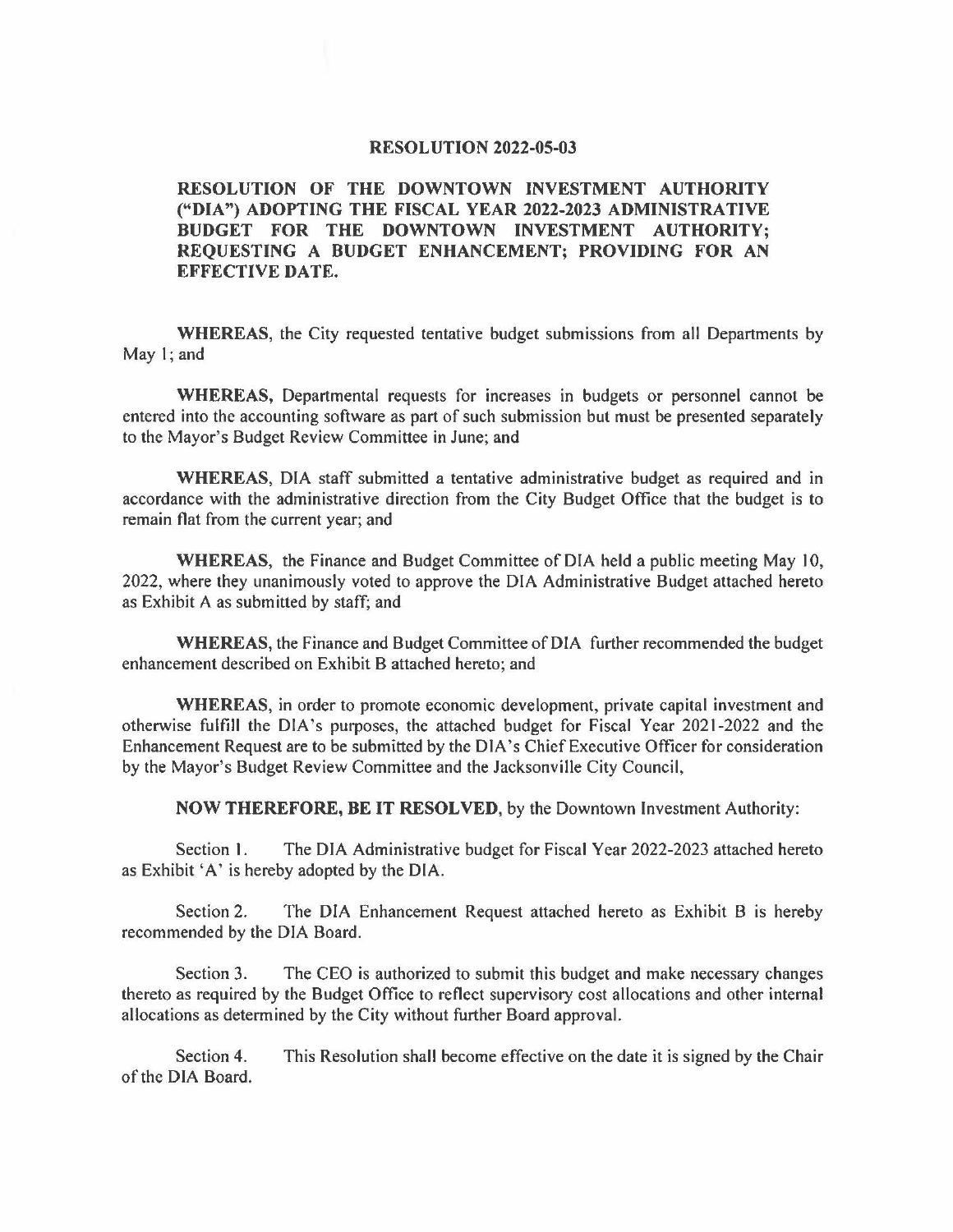RESOLUTION 2022-05-03 PAGE 2 OF 2

## WITNESS: **DOWNTOWN INVESTMENT AUTHORITY**

Dynvill Ch

 $\overline{\mathcal{U}}$  $\overline{5}$ 

Braxton Gillam IV, Esq., Chairman

VOTE: In Favor: 9 Opposed: *0* Abstained: *0*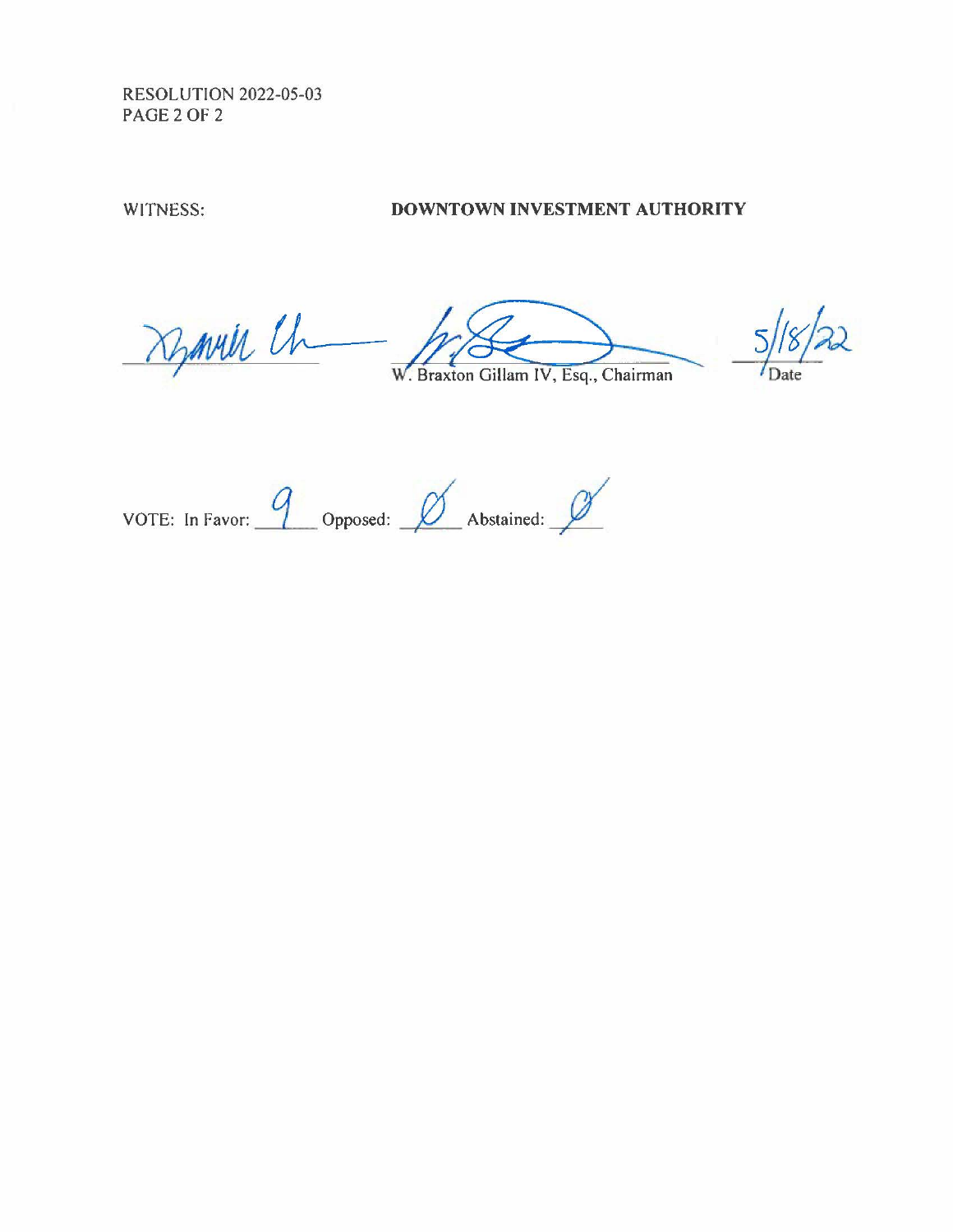# **EXHIBIT A**

|                                                  | <b>Budget</b>             |
|--------------------------------------------------|---------------------------|
|                                                  | <b>Department Request</b> |
|                                                  | FY 22-23                  |
|                                                  | <b>Budget Total</b>       |
|                                                  | Yearly Plan               |
| 512010: Permanent and Probationary Salaries      | 849,612.00                |
| 513020:Terminal Leave                            |                           |
| 513060:Salaries Part Time                        | 1.00                      |
| 514010:Salaries Overtime                         |                           |
| 515100:Lump Sum Payment - Not Pensionable        |                           |
| 515110:Special Pay - Pensionable                 | 2,267.00                  |
| 521020:Medicare Tax                              | 12,395.00                 |
| 522010:Pension Contribution                      |                           |
| 522011:GEPP DB Unfunded Liability                |                           |
| 522070:Disability Trust Fund-ER                  | 2,555.00                  |
| 522130:GEPP Defined Contribution DC-ER           | 99,676.00                 |
| 523010:Group Dental Plan                         | 1,212.00                  |
| 523030:Group Life Insurance                      | 2,998.00                  |
| 523040: Group Hospitalization Insurance          | 57,540.00                 |
| 524001: City Employees Worker's Compensation     | 1,951.00                  |
| 531090:Other Professional Services               | 390,000.00                |
| 540020:Travel Expense                            | 7,950.00                  |
| 545020:General Liability Insurance               | 3,925.00                  |
| 548010:Advertising and Promotion                 | 35,000.00                 |
| 549021:Event Contribution                        | 125,000.00                |
| 549040: Miscellaneous Services & Charges         | 3,000.00                  |
| 549504:ISA-Building Cost Allocation - St James   | 40,433.00                 |
| 549510:ISA-Computer Sys Maint&Security           | 83,457.00                 |
| 549511:ISA-Copier Consolidation                  | 2,969.00                  |
| 549512:ISA-Copy Center                           | 4,684.00                  |
| 549527:ISA-ITD Replacements                      |                           |
| 549529:ISA-Mailroom Charge                       | 3,894.00                  |
| 549532:ISA-OGC Legal                             | 575,573.00                |
| 551010:Office Supplies - Other                   | 5,000.00                  |
| 551040:Office Supplies - Printers&Copiers        | 1,500.00                  |
| 552060:Food                                      | 750.00                    |
| 552080: Furniture & Equipment Under \$1,000      | 4,000.00                  |
| 554001:Dues and Subscriptions                    | 9,135.00                  |
| 555001:Employee Training Expenses                | 10,855.00                 |
| 563020:Capital Improvements Other Than Building  | 1.00                      |
| 564030:Office Equipment                          | 1.00                      |
| 582001: Subsidies & Contributions To Private Org |                           |
| 599902:Supervision Allocated                     | (1,212,730.00)            |
| Total:-                                          | 1,124,604.00              |